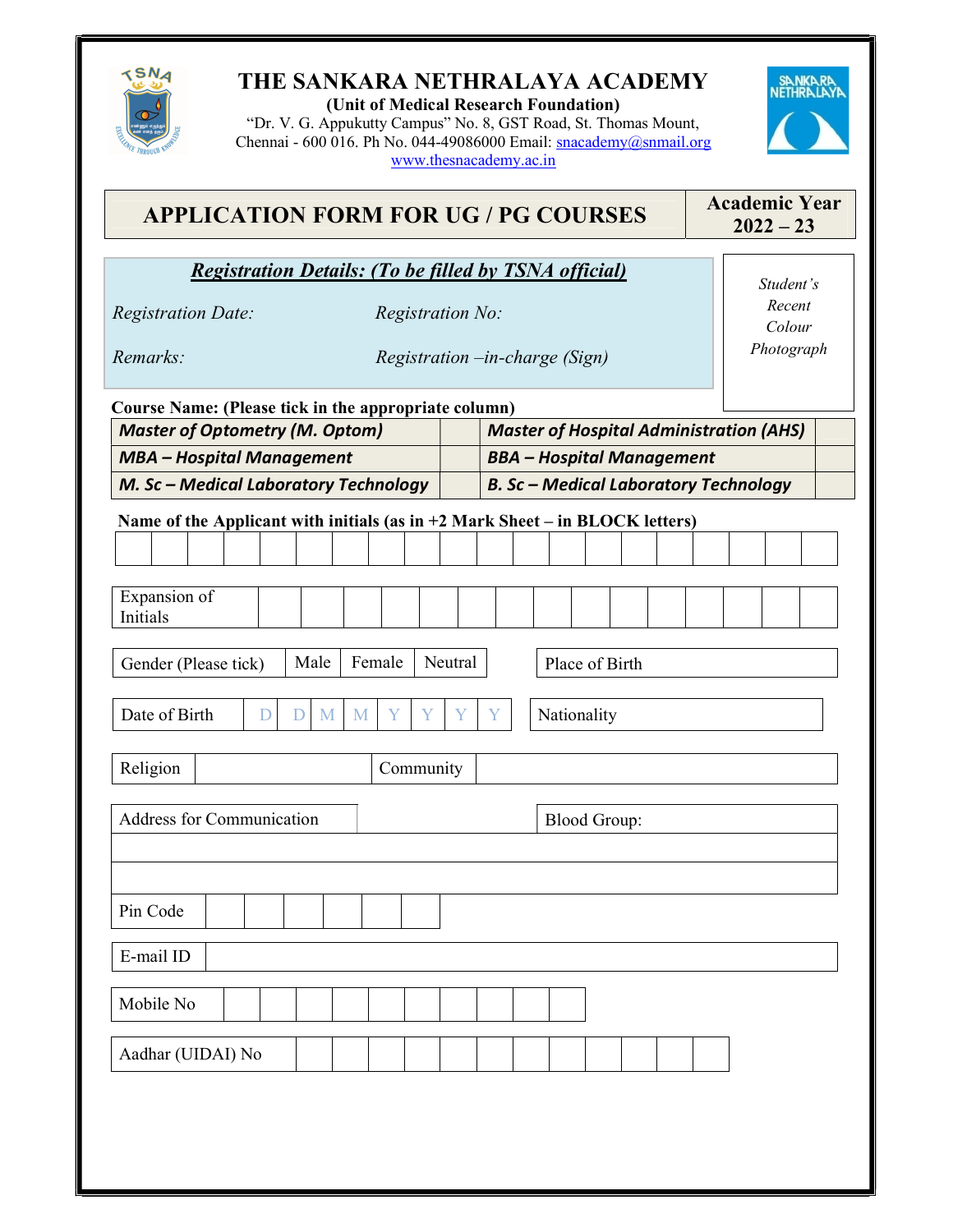Name of Guardian (If student not staying with parents)

Parent/Guardian Address for Communication (If different from above address)

Pin Code  $\vert$  E-mail ID

Phone with STD Code Mobile No

## Details of Educational Qualifications

| Course Studied         | Major<br>Subjects | Month &<br>Year of<br>Passing | Name of the School<br>/ College /<br>University | Medium | Aggregate %<br>Marks / Class |
|------------------------|-------------------|-------------------------------|-------------------------------------------------|--------|------------------------------|
| SSLC $/10^{th}$ Std    |                   |                               |                                                 |        |                              |
| Hr. Sc. $/12^{th}$ Std |                   |                               |                                                 |        |                              |
| Under<br>Graduate      |                   |                               |                                                 |        |                              |

(Enclose Self-attested copies of SSLC / Hr. Secondary certificates and UG Provisional Certificates or Degree Certificates.)

#### Transfer Certificate Details (Mandatory for all courses)

| Certificate No             | Date of Issue            |
|----------------------------|--------------------------|
| <b>Issuing Institution</b> | <b>Issuing Authority</b> |

## Eligibility Certificate Details (If applicable)

| Certificate No            | Date of Issue            |
|---------------------------|--------------------------|
| <b>Issuing University</b> | <b>Issuing Authority</b> |

### Migration Certificate Details (If applicable)

| Certificate No      | Date of Issue            |
|---------------------|--------------------------|
| Issuing Institution | <b>Issuing Authority</b> |

## Community Certificate Details (If applicable)

| Certificate No          | Date of Issue            |
|-------------------------|--------------------------|
| <b>Issuing Location</b> | <b>Issuing Authority</b> |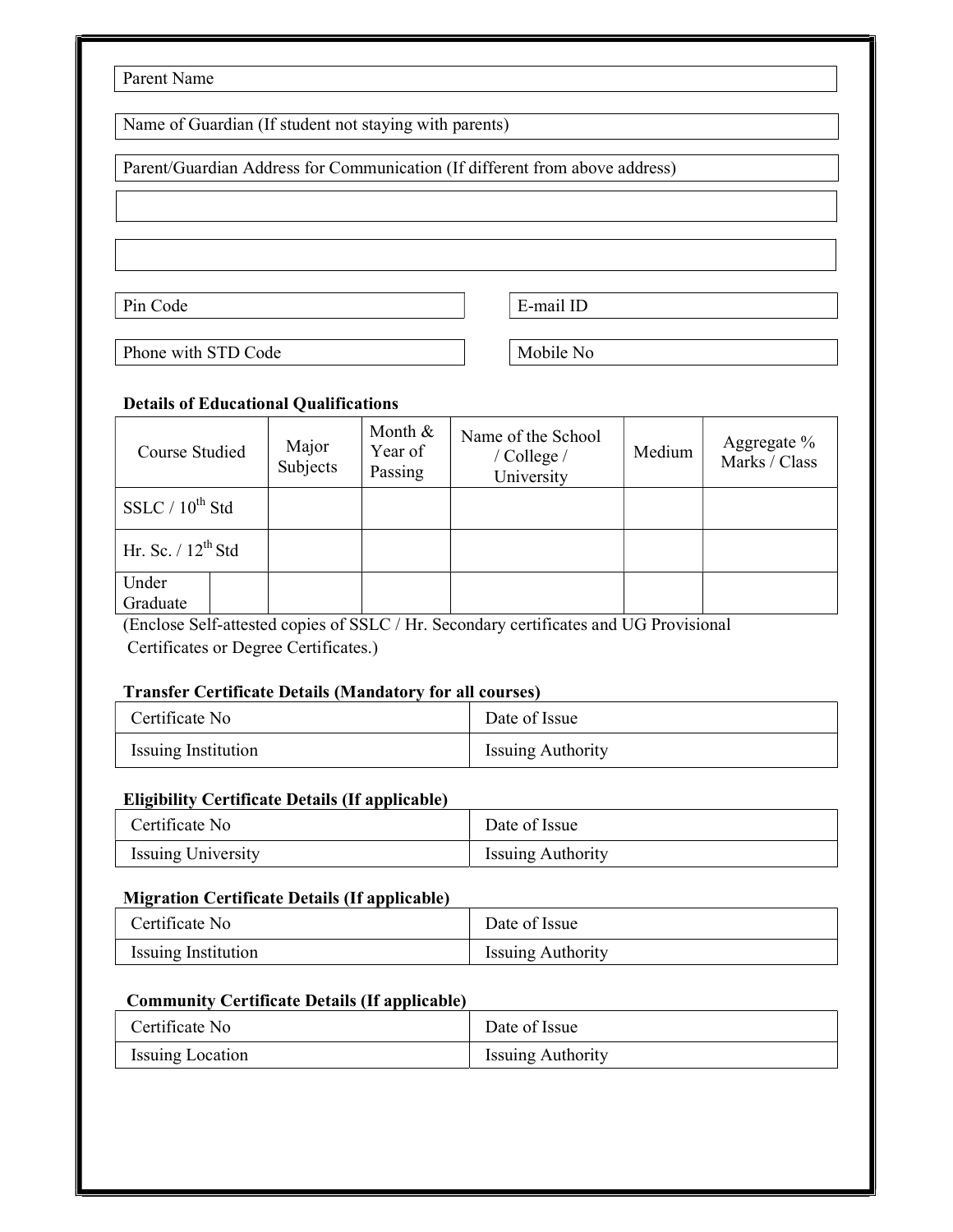|               | <b>Language Proficiency (Tick appropriately)</b> |               |              |               |
|---------------|--------------------------------------------------|---------------|--------------|---------------|
|               | Language<br>(Specify)                            | Able to Speak | Able to Read | Able to Write |
| Mother Tongue |                                                  |               |              |               |
|               | English                                          |               |              |               |
| Additional    |                                                  |               |              |               |

## Have you attended any Educational Programme at Sankara Nethralaya?

| <b>Course Attended</b> | <b>Period</b>    |                |  |
|------------------------|------------------|----------------|--|
|                        | <b>From Date</b> | <b>To Date</b> |  |
|                        |                  |                |  |
|                        |                  |                |  |
|                        |                  |                |  |
|                        |                  |                |  |

## Additional Courses and Programmes Attended, elsewhere, if any, other than the above

| <b>Course Description</b> | Organized by | <b>Duration</b> |
|---------------------------|--------------|-----------------|
|                           |              |                 |
|                           |              |                 |
|                           |              |                 |
|                           |              |                 |

#### Others:

Do you require hostel accommodation? Yes / No (Applicable for girls only)

## Sources of Funding (Please tick)

| $(i)$ Own                  |  |
|----------------------------|--|
| (ii) Student Loan          |  |
| (iii) External Scholarship |  |
| (iv) Others                |  |

## References:

| . . | ∍<br>Ź. |
|-----|---------|
|     |         |
|     |         |
|     |         |
|     |         |
|     |         |